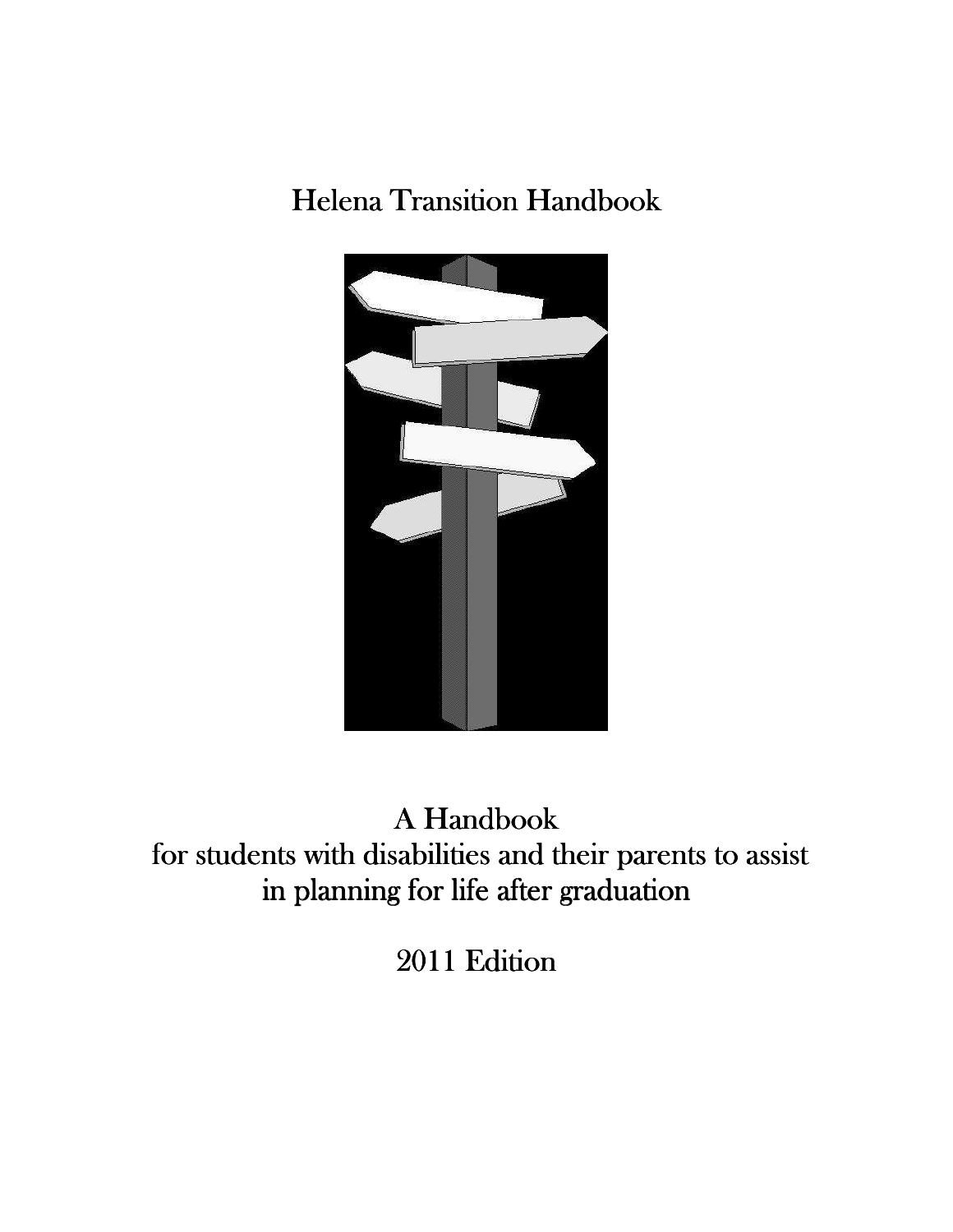# **Contents**

| Department of Public Health and Human Services  4 |  |
|---------------------------------------------------|--|
|                                                   |  |
|                                                   |  |
|                                                   |  |
| Helena Area Resources                             |  |
|                                                   |  |
|                                                   |  |
|                                                   |  |
|                                                   |  |
|                                                   |  |
|                                                   |  |
| Social Club                                       |  |
| Junior Advocacy/PEER Pals                         |  |
|                                                   |  |
|                                                   |  |
|                                                   |  |
|                                                   |  |

Information for this handbook compiled by Heidi Foreman \* Spring 2011 *Sources: information sent from providers via email as well as info taken from provider web sites for those providers who did not directly provide updated information Special thanks to those who contributed, or coordinated a contribution of information: Marie Admudson Pete Sessleman Lori Idland Greg Olson Connie Leveque Diane Ziemann Diana Tavary Stormie Hoy Cindy Yarberry Susan Pesta*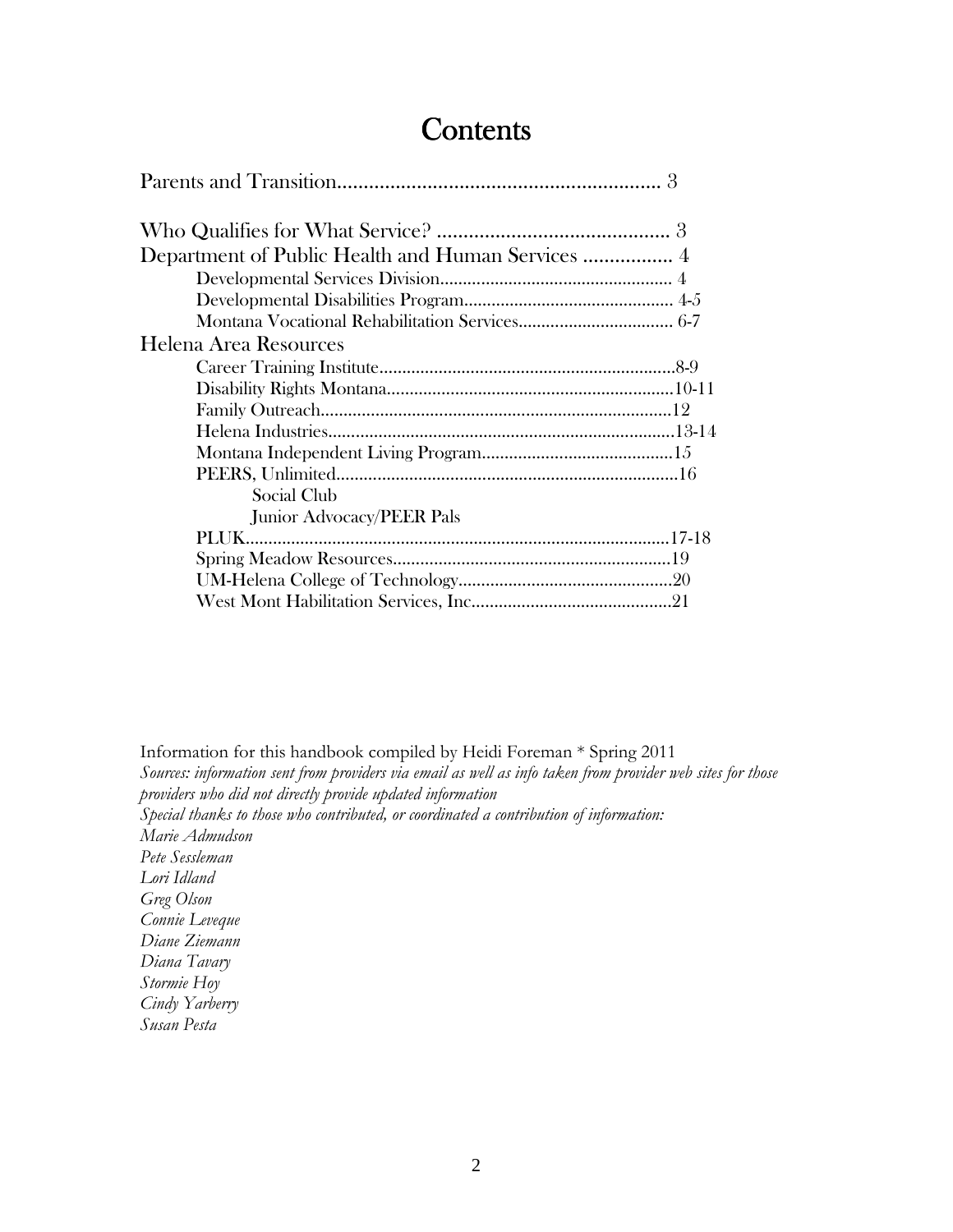# Parents & Transition

Now that your child is a teenager and nearing the time when he or she will leave specialized services of the school system and enter the adult community, you and your child should begin preparing for the transition. All young people face the challenge of making a number of choices about careers, living arrangements, social life, and vocational goals. For individuals with disabilities, these important decisions are frequently complicated by the need to deal with the community acceptance of persons with disabilities, and the need to become familiar with an array of services that are designed to assist adults with disabilities.

 As the parents of a child with disabilities you are probably familiar with the services in the school system and other services mandated under Public Law 94-142. As you think about your child leaving school, you need to be aware that your child will be entering a different system of services which do not have the set of guarantees that are part of the Individuals with Disabilitities Education Act (IDEA). Adult services have different entrance requirements and methods of operation, depending on the services your son or daughter will be seeking. It is very important for you as a parent to learn about the adult services alternatives and what you can expect to obtain for your child.



*Eligibility for adult services differs from that used in public education* 

# Who qualifies for what?

Special education services in the public school system are provided for children who have a disability in one of the following areas: (TBI) Traumatic Brain Injury, deaf, deaf-blind, hard of hearing, cognitively delayed, orthopedically impaired, other health impaired, seriously emotionally disturbed, specific learning disability, speech impaired, and visually impaired. **Adult services do not use the same classification system or eligibility standards mandated for individuals of school age.** For specific information about your child's disability and the services for which he or she is likely to be eligible, talk with his/her special education or resource case manager. The teacher probably has some ideas about what adult services would be the most appropriate for your child, or they can refer you to specific individuals in our service system who can help you.

 The rest of this manual will give you some basic information about the Disability Services Division and the services available in the Helena area. Do no hesitate to call or visit with the representatives from these services identified in the following pages. There are many knowledgeable people who are ready and willing to assist you and your child in the transition.

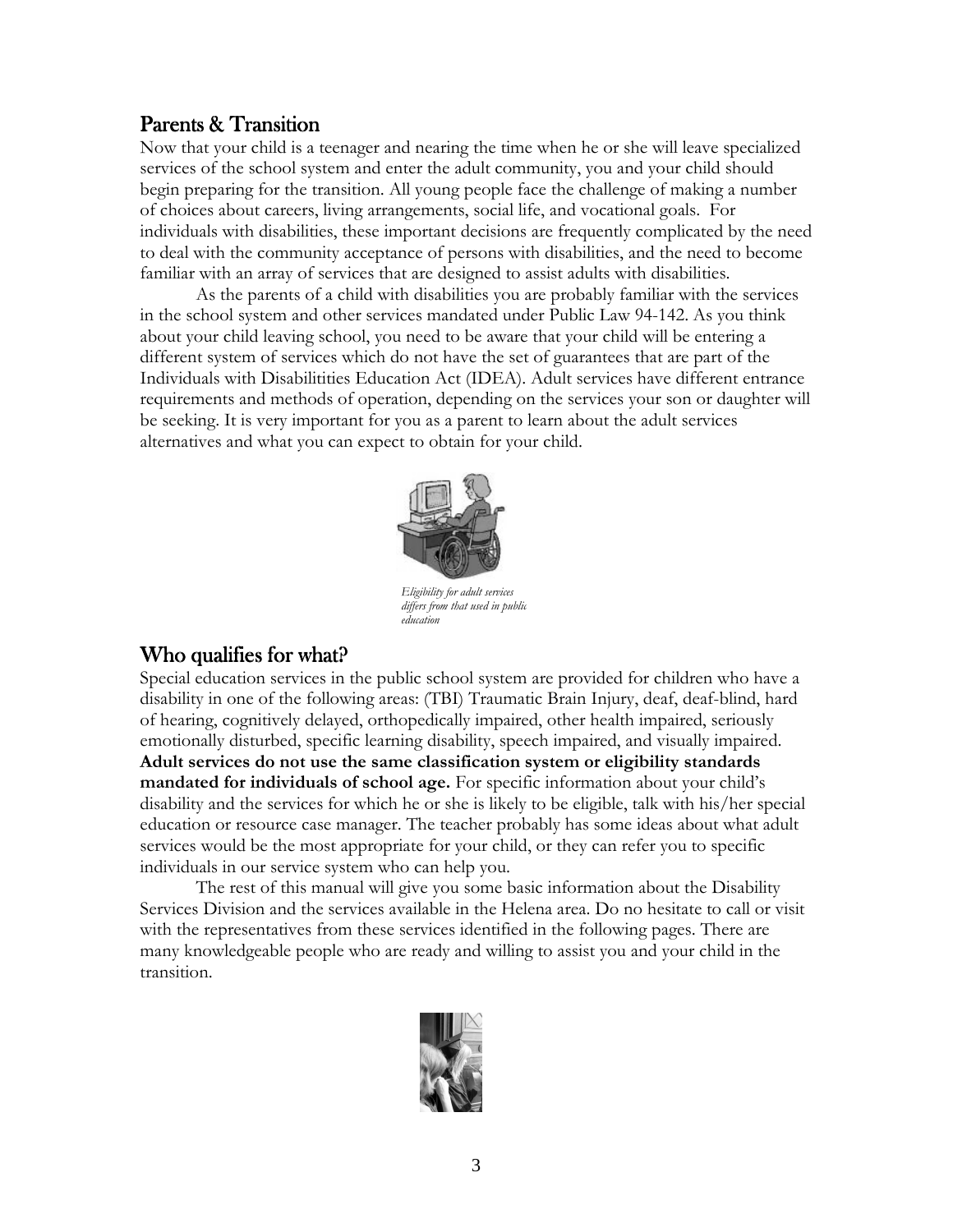# Department of Public Health and Human Services

Most adult services available to persons with disabilities are funded by the Developmental Disabilities Program (DDP) and Montana Vocational Rehabilitation, also known as "Voc-Rehab" or "VR." Both of these are a part of the larger state agency Department of Public Health and Human Services (DPHHS).

## Developmental Services Division

In July 2009, the Disability Services Division (DSD) of the Montana Department of Public Health and Human Services (DPHHS) was restructured under the Medicaid and Health Services Branch of DPHHS. In January 2010, the name was changed to Developmental Services Division.

Services are now provided through two primary programs: the **Developmental Disabilities Program** and the **Children's Mental Health Bureau**.

The **Developmental Disabilities Program** contracts with private, non-profit corporations to provide services across the lifespan for individuals who have developmental disabilities and their families. The focus of the program is to tailor care to the individual and provide it in as natural environment as possible.

The **Montana Developmental Center** is administered by the Developmental Disabilities Program and is the State's only residential facility for individuals with developmental disabilities that provides 24-hour care for those with the most severe behaviors or severe self help deficits.

# Developmental Disabilities Program

### **Our mission statement is:**

"The Developmental Disabilities Program supports choices and opportunities for people with developmental disabilities in their communities."

Over the years, our view of people with disabilities and the help society offers to these individuals and their families has changed dramatically from one of paternal institutionalization to one of supported self-determination.

An emphasis on human dignity and a conviction that each person is unique and capable of growth are the cornerstone beliefs of Montana's Developmental Disabilities Program. But developmental disabilities such as mental retardation, cerebral palsy, epilepsy and autism place significant obstacles in the way of individual growth and development. Montana's focus for providing services to persons with developmental disabilities calls for selfdetermination and individual participation in life's decisions about where to work, how to play, and where to live. It also calls for community settings and integration with non-disabled people. These changes in service philosophy are a result of many factors including a growing concern for the rights of individuals, the effectiveness of advocacy groups, and the notable successes of people with developmental disabilities living and working in Montana's communities.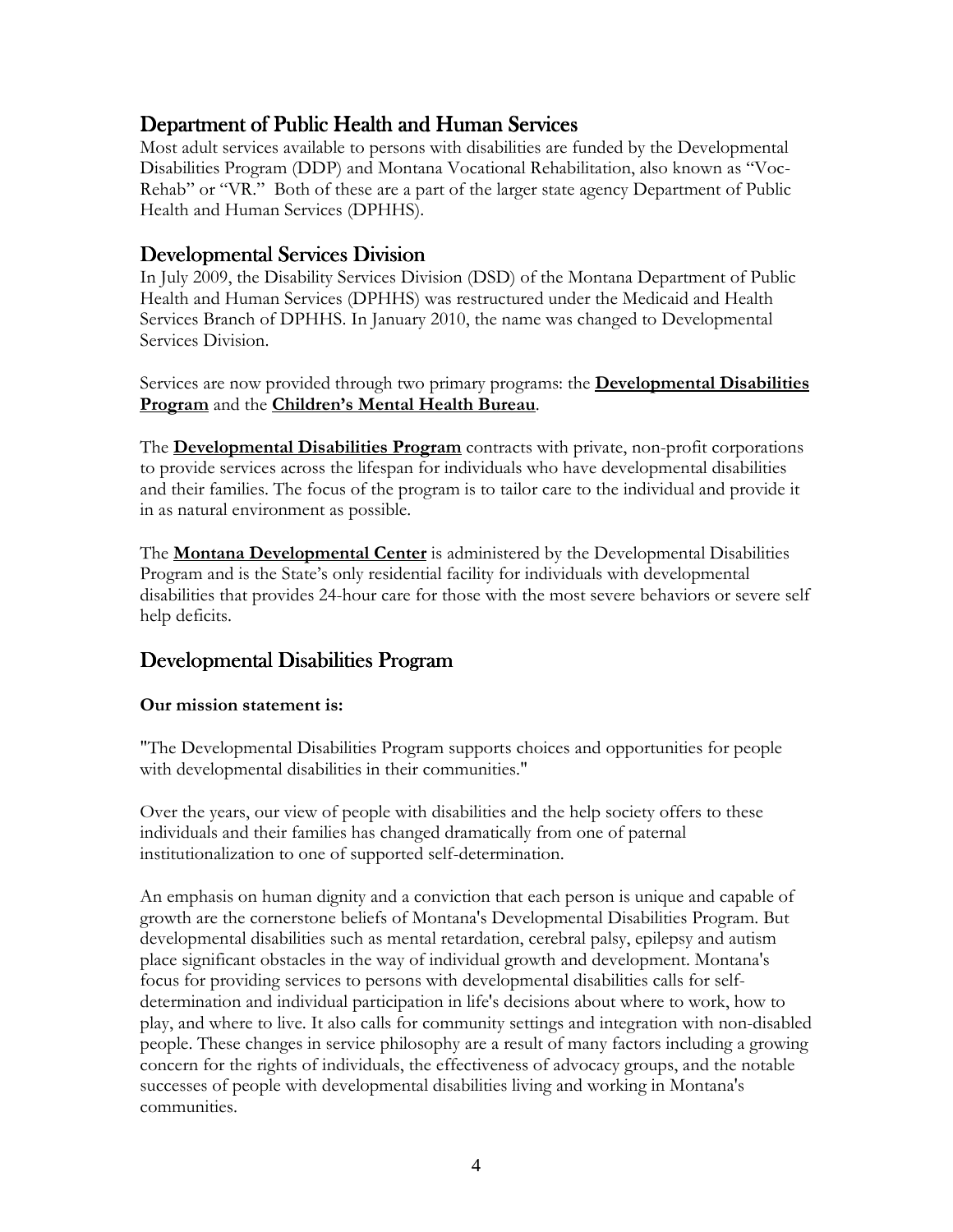#### **For more information about DDP services check out:**

Guide to Success: Navigating Montana's Developmental Disabilities Program *A guide to understanding the developmental disability service system.*  (A publication of Montana's Parent Center)

#### *To download the electronic version of this guide, and view other resources, please visit: http://www.pluk.org/ddpguide*

If you are interested in learning more about services and eligibility, contact one of our offices for more information. Our Central Office administrative staff are located in Helena. Developmental Disabilities Program 111 Sanders Suite 305 PO Box 4210 Helena, MT 59604-4210 1-406-444-2995 (voice/TDD) 1-406-444-0230 (fax)

Region IV Offices:

Developmental Disabilities Program 3075 North Montana PO Box 202957 Helena, MT 59620 (406) 444-1714 (406) 444-0826 FAX

Developmental Disabilities Program 300 N Wilson Ave Ste 3001 Bozeman, MT 59715 (406) 587-6066 Voice (406) 586-8924 FAX

Developmental Disabilities Program 700 Casey Ste A Butte, MT 59701 (406) 496-4922 (406) 782-8728 FAX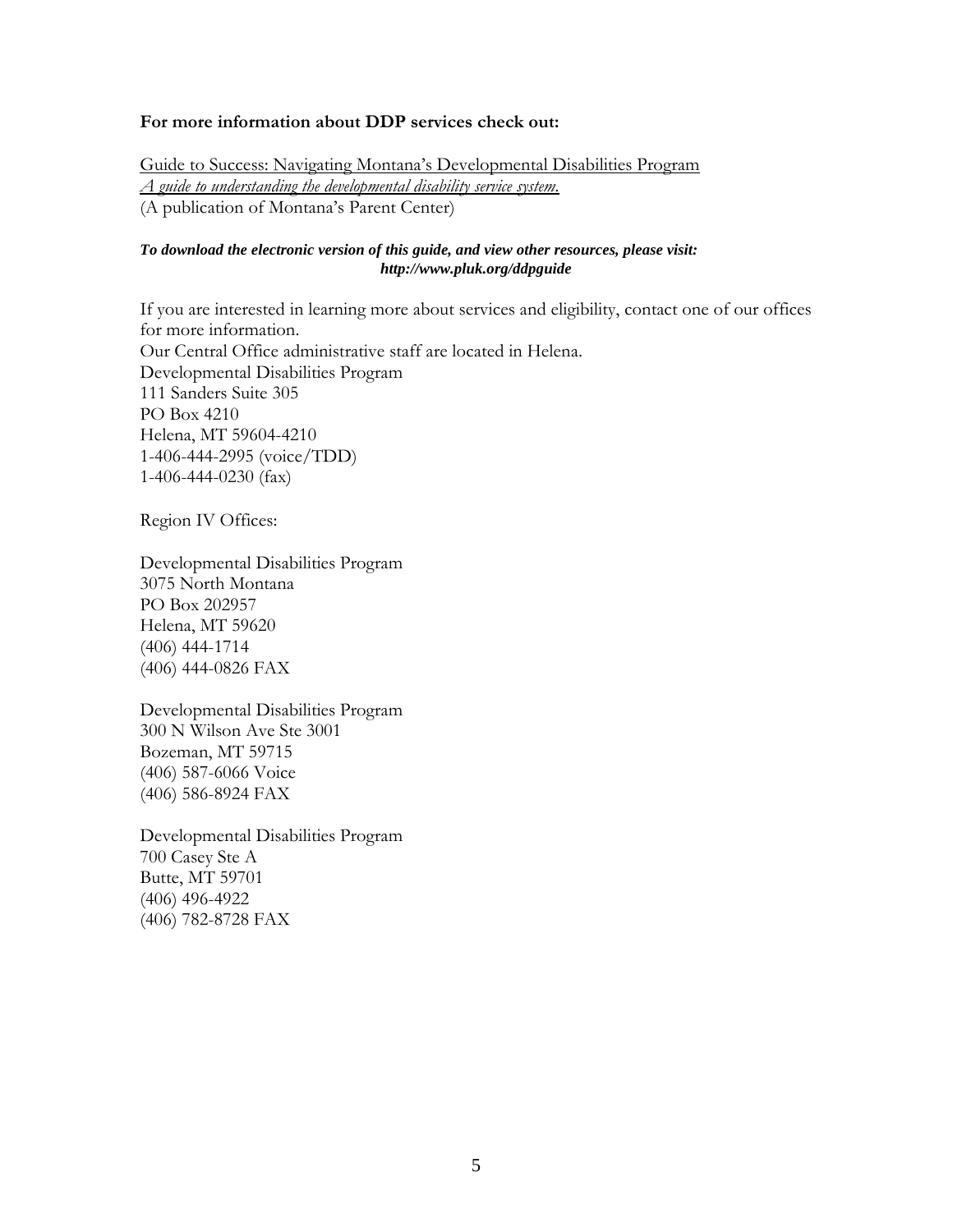# Montana Vocational Rehabilitation Services For Youth with Disabilities **www.dphhs.mt.gov/vocrehab/vrs/index.shtml**

# **Who?**

Our mission is to promote work and independence for Montana's youth with disabilities. Montana Voc Rehab provides a wide range of services to help eligible youth prepare for, get and keep jobs.

# **What?**

The types of services provided are based on what you need to get and keep a job. Services **MAY** include some of the following.

- **Evaluation Services –** Medical, psychological, and vocational evaluations may be used to determine your rehabilitation needs, limitations, interests and abilities.
- **Career Counseling and Guidance Services –** Using the evaluation information, you and your counselor will develop an Individualized Plan for Employment (IPE) outlining the services you require to get and keep a job.
- **Medical or Psychological Services** These services may be available on a limited basis should you need them to get and keep a job.
- **Training** Vocational Rehabilitation may coordinate and help fund such services as on-the-job training, job coaching, business/trade school, college or other vocational programs if you need them to qualify for employment.
- **Job Development and Placement Services** Vocational Rehabilitation will provide assistance to help you with your job search. Assistance may include help completing a job application and help to preparing for a job interview.
- **Rehabilitation Technology** You and your counselor may identify and obtain adaptive aids or equipment necessary to help you get or keep a job. For example, computer adaptations, workstations, modifications, etc.
- **Post Employment Services –** Once you are employed, support services related to your disability may be provided to help you keep your job.
- **Referrals** Vocational Rehabilitation can coordinate with other programs and services to increase your opportunities for employment.

*For some Vocational Rehabilitation services, you must meet financial criteria.*

# **How?**

You are eligible for Vocational Rehabilitation if you meet all three of the following criteria:

- 1. You have a physical or mental disability
- 2. Your disability prevents you from getting or keeping a job
- 3. You want to work and you need VR services to help you get or keep a job.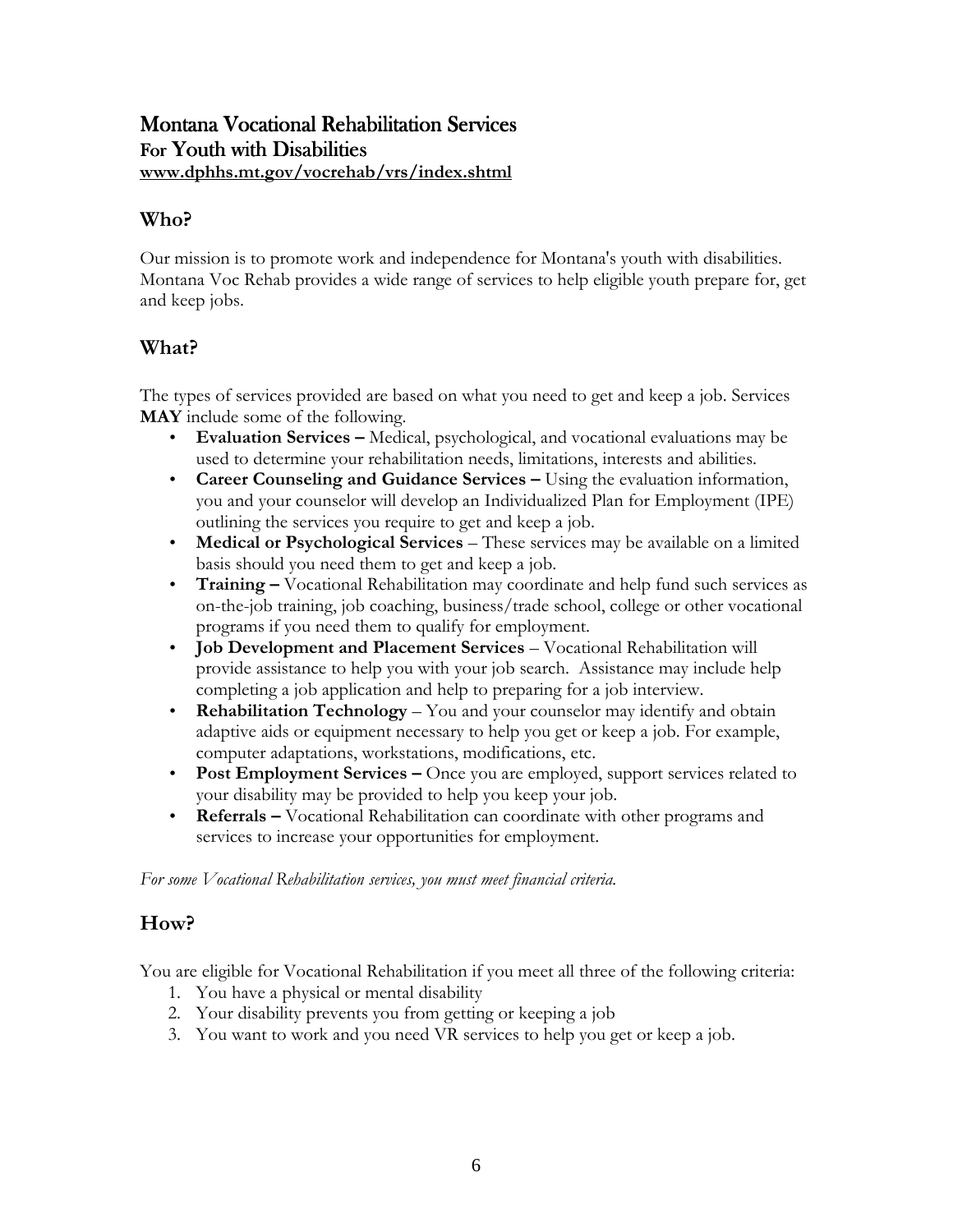# **Where?**

To gather more information or to apply, contact the Vocational Rehabilitation office nearest you.

**Butte** Regional Office Vocational Rehabilitation 700 Casey Street, Suite B Butte, MT 59701 1-888-279-7531 (toll-free consumer line) (406) 496-4925 (voice/TTY) (406) 782-8728 (fax)

**Bozeman** Vocational Rehabilitation Office 220 West Lamme, Suite 1E Bozeman, MT 59715 1-877-296-1759 (toll-free consumer line) (406) 587-0601 (406) 587-7863 (fax)

**Helena** Vocational Rehabilitation Office 3075 North Montana Avenue Suite 106 Helena, MT 59601 1-877-296-1757 (toll-free consumer line) (406) 444-1710 (voice/TTY) (406) 444-9659 (fax)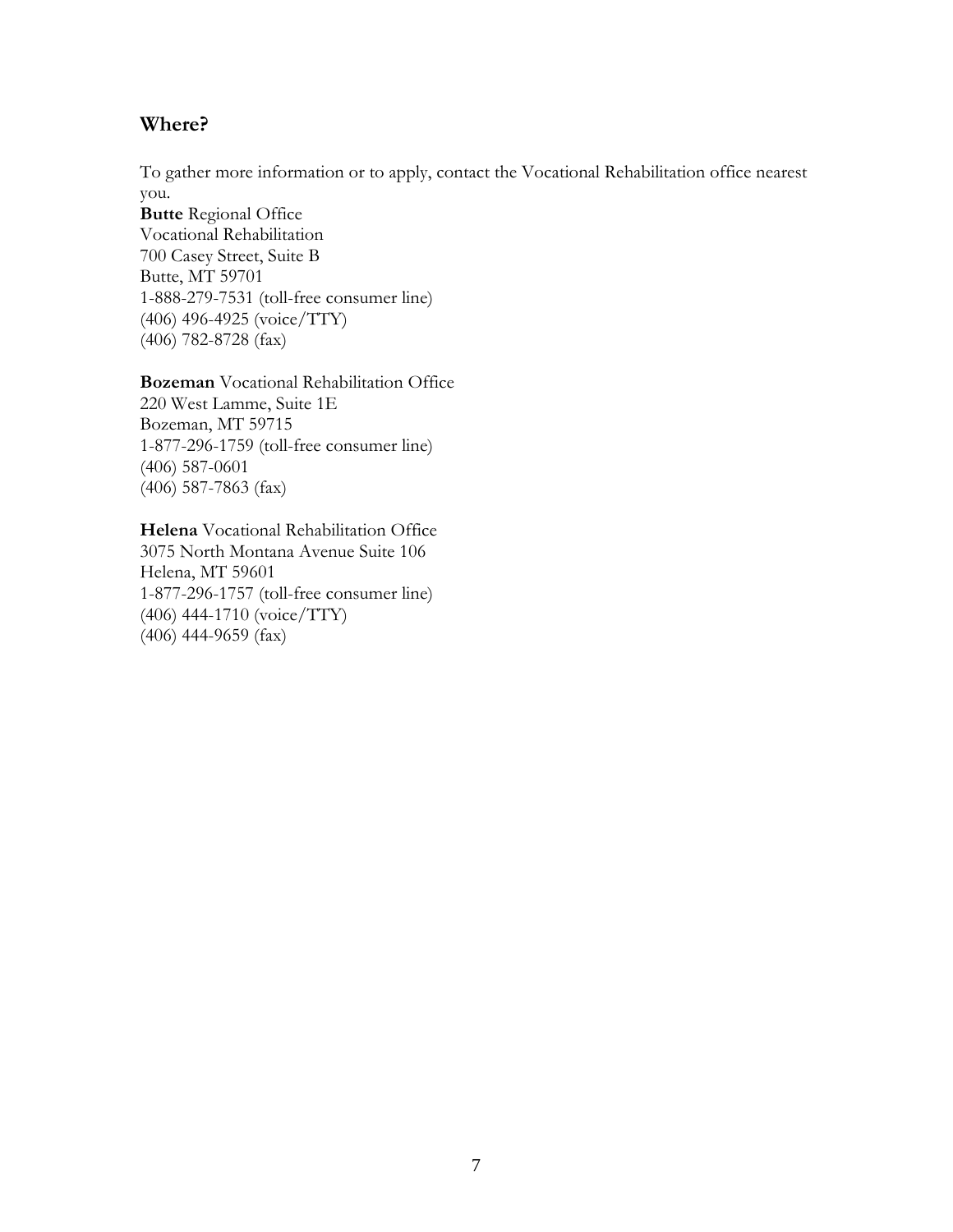# **Career Training Institute**

Career Training Institute (CTI), a private, non-profit organization, was founded in May 1983 to meet the employment needs of women in the community. In response to the demands of a changing workforce, CTI's services have since expanded to include all adults, youth, and business enterprises. The Business Resource Center at CTI opened in June 1998 as part of an effort to match workforce development with enterprise development. CTI has earned state-wide recognition as an agency with skilled staff able to deliver quality, customerfocused employment, training, and business resource services.

Career Training Institute is moving toward the future with a focus on strengthening partnerships within the community and across the state of Montana. A Network of resources enables CTI to provide activities to meet the demands of the modern workplace.

### **Vision Statement**

Individuals and businesses in our community have the skills and resources necessary to succeed and significantly contribute to a strong economy.

### **Mission Statement**

Career Training Institute and the Business Resource Center provide individualized services, invaluable resources, and innovative opportunities for training, employment, and enterprise development, to meet the changing needs of our community.

### **Workforce Investment Act Youth Employment and Training**

Federally-funded assistance program that provides eligible participants with the tools and support for completing high school or GED requirements and/or obtaining marketable skills and training to secure long-term employment. Participants must be 14-21 years of age, meet income guidelines, and reside in Lewis & Clark, Broadwater or Jefferson Counties.

Available Opportunities:

Professional Case Management Basic Skills Testing Career Counseling GED Tutoring Work Experience Job Search Assistance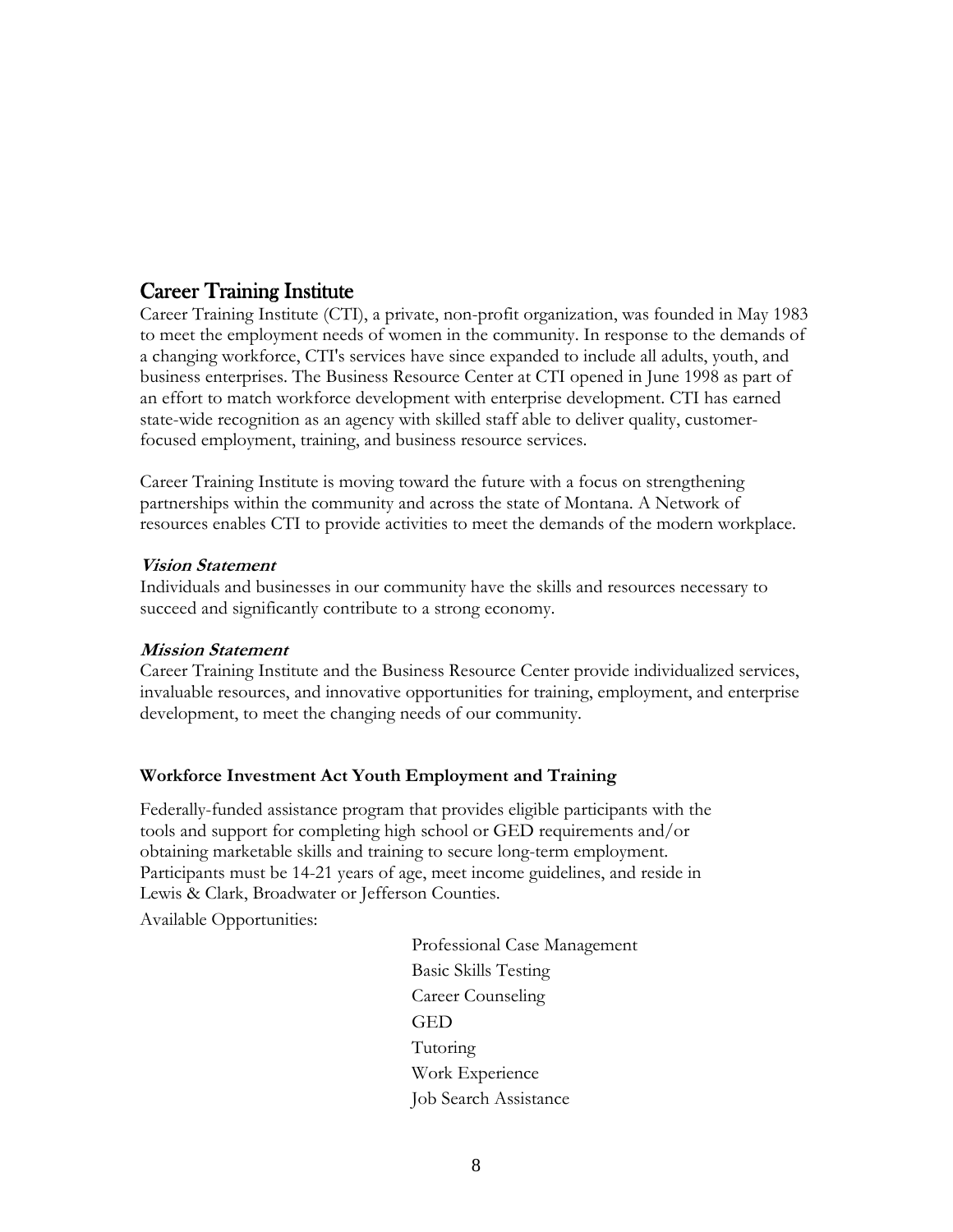Preparation for Secondary Education Referral to Adult Basic Education Advocacy and Referrals to Appropriate Community Resources Participant-Related Supportive Services Based on Need and Availability Job Retention and Follow-up Services

For more information or to see if you qualify please contact Lisa Newman at 406.433.0800 ext 30

#### **Youth Experiencing Security & Success (YE\$\$)**

 $\sim$  -  $\sim$   $-$ 

YE\$\$ is an economic security demonstration program for youth age 16-30 in Broadwater, Jefferson and Lewis & Clark Counties who meet eligibility criteria:

1)Parenting adults over the age of 18 who are not receiving TANF cash assistance whose household gross income is at or below 185% Federal Poverty Level; **or**

2) Anyone age 16-18 or up to 19 if still in High School (receiving TANF or not) whose household income is at or below 185% of Federal Poverty Level.

YE\$\$ will help each youth establish an economic security plan that will lead to training or employment opportunities. A mix of services and resources including financial literacy (budgeting, savings, credit issues), paid work experience, occupational skill training, and job search assistance will be available. In addition, youth may participate in setting up an Individual Development Account, a match savings program where CTI matches each contribution 2:1(\$2 to every \$1 put in savings account) up to \$1,000.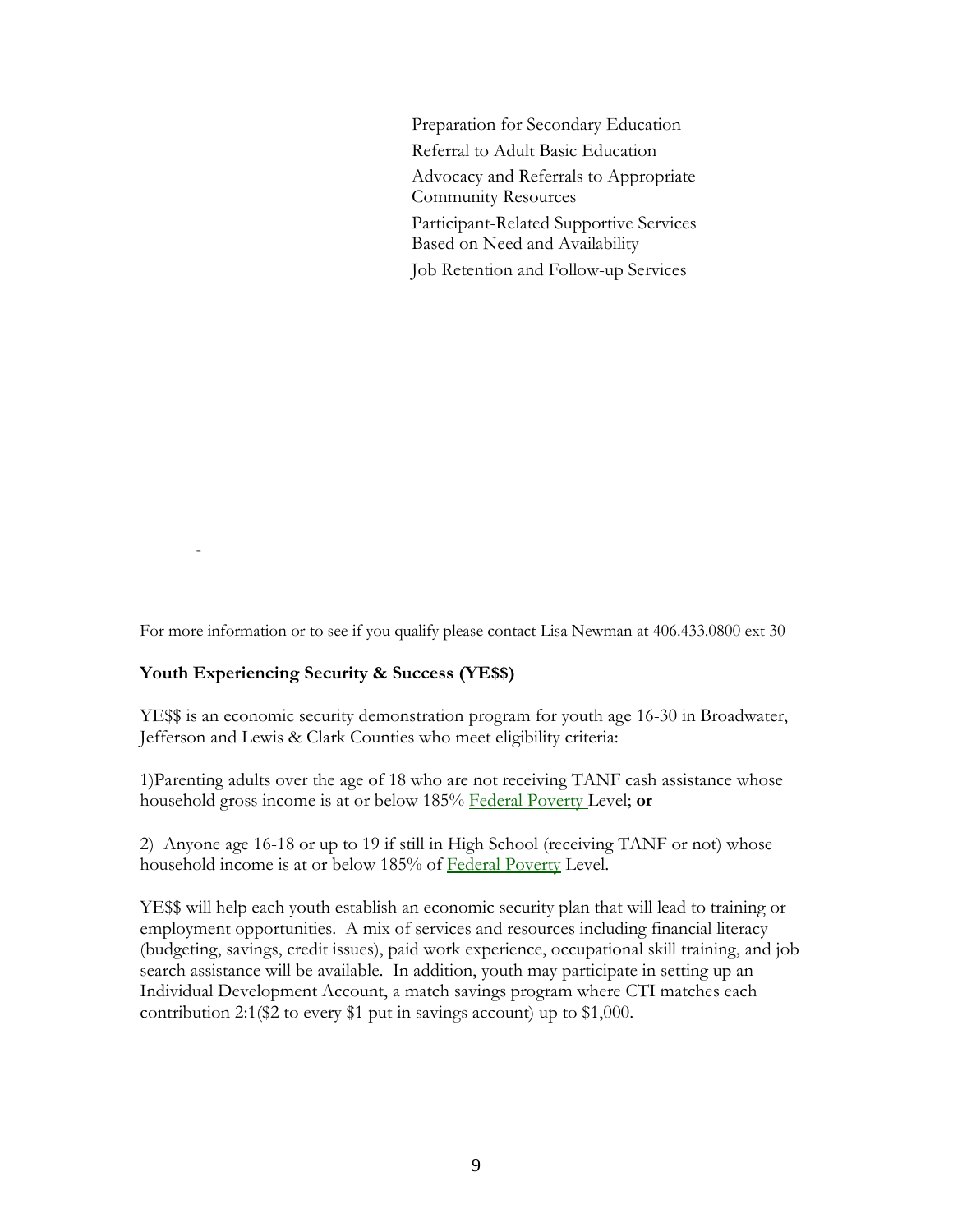For more information or to find out if you qualify please contact Stacy Clement at 406.443.0800 ext 28.

### **Contact Info:**

Career Training Institute 347 N Last Chance Helena, MT 59601 Phone: 406.443.0800 Fax: 406.442.2745 Toll Free: 1800.254.6607 Email: Frontdesk@ctibrc.org

# Disability Rights Montana

### **Disability Rights Montana protects and advocates for the human, legal and civil rights of Montanans with disabilities while advancing dignity, equality and selfdetermination.**

Disability Rights Montana was established in 1977 and is a civil rights organization protecting the human, civil and legal rights of Montanans with disabilities through legallybased advocacy. Each state and territory is mandated by law to have a designated independent Protection and Advocacy (P&A) system for people with disabilities. Disability Rights Montana is Montana's protection and advocacy system.

Disability Rights Montana provides:

**Information and Referral:** We provide information regarding the rights of people with disabilities and provide suggestions on how to handle their situation. We offer referrals to other organizations or programs when we are not able to resolve their concerns.

**Individual Advocacy:** We can negotiate on an individual's behalf to resolve problems such as denial of services, discrimination, abuse and neglect, or we can support their own selfadvocacy efforts.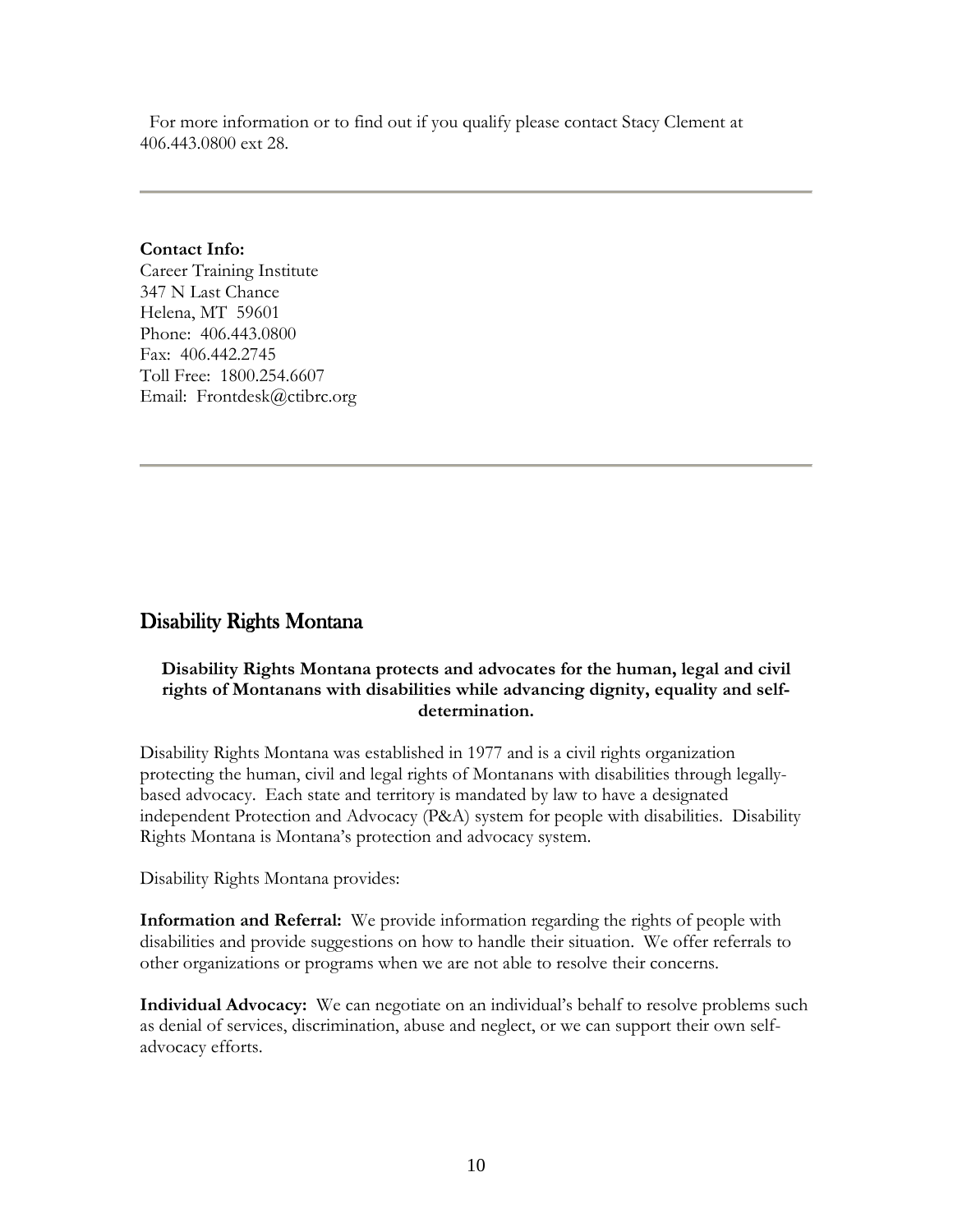**Legal Representation:** We provide legal representation to people and groups who are eligible for our services if their issues fall within our program area priorities. Our legal staff may also give technical assistance to private attorneys working on disability issues.

**Systems Advocacy:** In collaboration with others, we work for systemic changes that affect people with disabilities, in order to improve their quality of life.

**Education and Training:** We educate others across the state about the legal rights of people with disabilities through presentations to groups and organizations, participation on committees and task forces, technical assistance and educational booklets. Our staff is experienced in many disability-related areas ranging from the Americans with Disabilities Act (ADA), the Montana Human Rights Act, The Rehabilitation Act, the Individuals with Disabilities Education Act (IDEA), to self-advocacy, and disability awareness and etiquette.

**What is PABSS?** The Protection and Advocacy for Beneficiaries of Social Security (PABSS) program was established under the Ticket to Work and Work Incentives Improvement Act (TWWIIA) of 1999. The purpose of this program, which is funded by the Social Security Administration (SSA), is to protect the legal rights of a Social Security beneficiary in their efforts to work. The PABSS program can help with:

- Access to and disputes with community service providers
- Special education and transition
- Health care
- Disability benefits and work incentives
- Rights and conditions of employment
- Vocational rehabilitation and preparation
- Rights, responsibilities and reasonable accommodations under the ADA
- Wage and hour issues
- Transportation
- Housing
- Assistance removing barriers to a beneficiary's obtaining or returning to work

**What is CAP?** The Client Assistance Program was set up by the Rehabilitation Act of 1973 to protect the rights of individuals. The Rehabilitation Act sets the rules regarding rights and responsibilities and decides who can get rehabilitation services. Agencies in Montana that receive federal money through the Rehabilitation Acts are the programs for which CAP can provide services. These programs include Montana Vocational Rehabilitation, four independent living centers, and any services under the Rehabilitation Act.

The Client Assistance Program (CAP) is a Disability Rights Montana program that helps people with disabilities who have concerns about agencies in Montana that provide vocational rehabilitation or independent living services. The type of help provided may be information and referral, advice and counseling, mediation and negotiation, advocacy, representation in an administrative appeal, or legal services. The Client Assistance Program can help with: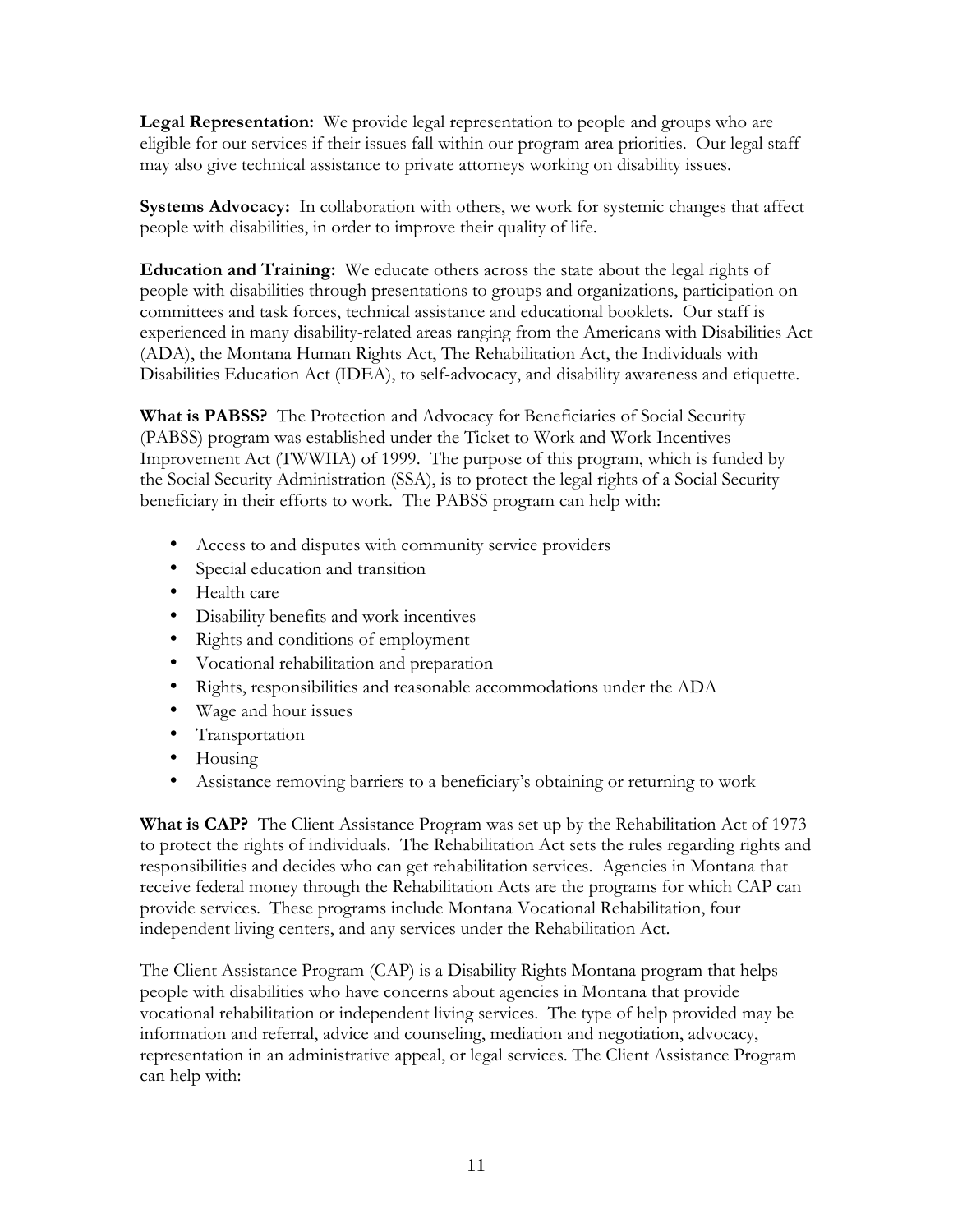- Information about agencies and program that help people with disabilities
- Information about rehabilitation agencies and independent living programs and how to get services from them
- Solve programs between rehabilitation agencies and their clients
- Represents clients during an appeal process
- Represents clients of rehabilitation agencies in court
- Teaches people how to become their own advocate. This is one of CAP's most important services.

**How to request assistance:** To get help from Disability Rights Montana, call and talk with one of our advocates. You can also fill out a Request for Service form on our website. Our office is open 8 a.m. to 5 p.m. Monday through Friday.

> Disability Rights Montana 1022 Chestnut Street Helena, MT 59601 Voice/TDD: 406-449-2344 Toll Free: 800-245-4743 Fax: 406-449-2418 advocate@disabilityrightsmt.org www.disabilityrightsmt.org

# Family Outreach

Family Outreach is a private non-profit agency providing home-based education and support services to individuals throughout Southwestern Montana who have disabilities or developmental delays.

The focus of our program is to teach families and friends how to teach skills to children and adults with special needs. In addition, the families and friends often request education regarding the disability and information about resources and services available.

Family Outreach staff work hard to ensure that children and adults in the Family Outreach program have the same opportunities that all Montanans have in education, in the community, in friendships, and in life. Adult Services

FAMILY OUTREACH' S SUPPORTED LIVING PROGRAM promotes and supports the life-style choices of adults with developmental disabilities as they live interdependently in the community. The individual may need occasional assistance or 24 hour assistance. The Individual is encouraged to make choices, learn from experience, be an active member of the community, and stand up for themselves. Family Outreach offers a wide range of services from which consumers can choose to meet their own specific needs. Individuals assist in the development of their own plan based on what they want and need, and their life goals.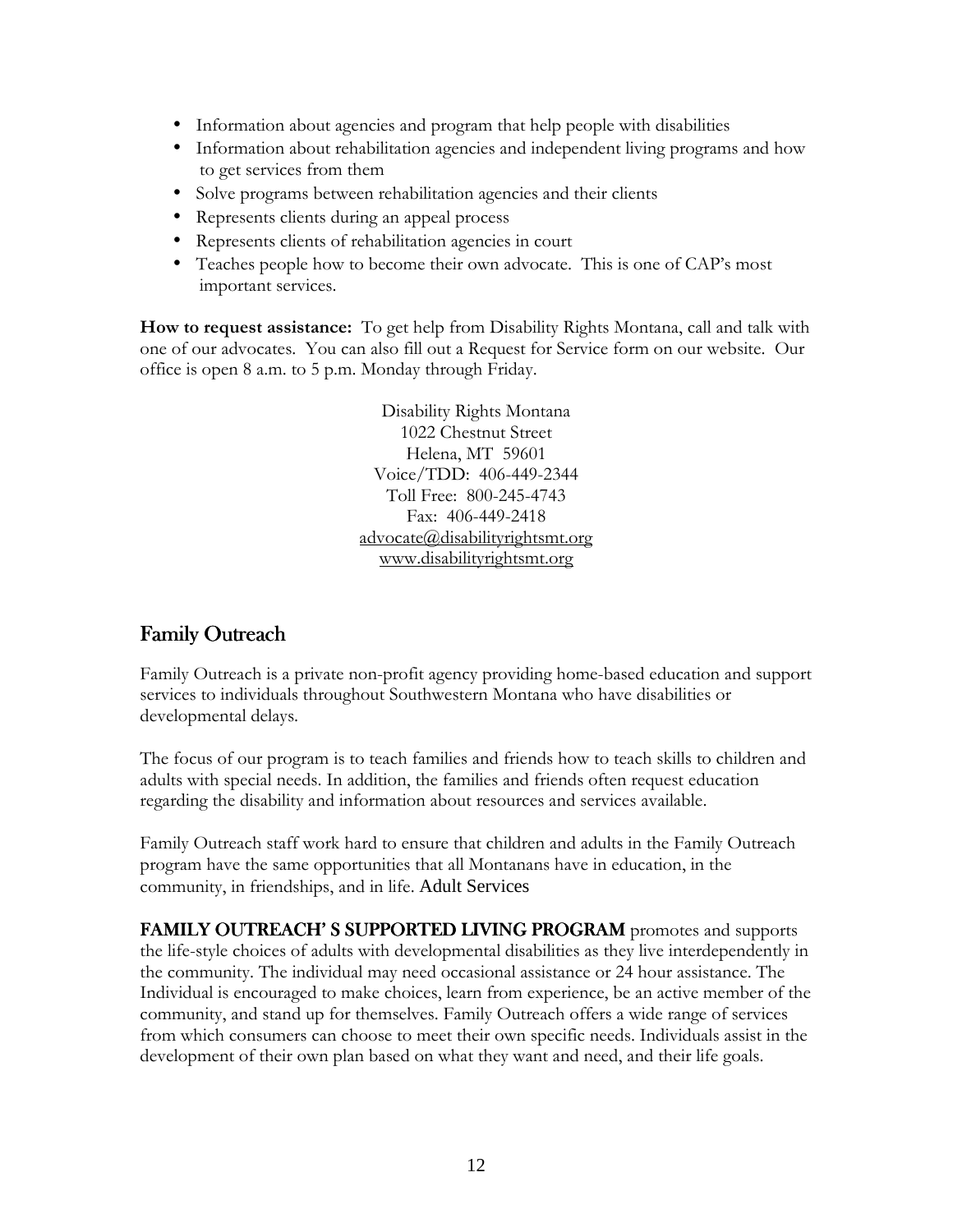### SUPPORTED LIVING IS:

- a new residential option
- for adults with developmental disabilities
- provides assistance with daily activities such as:
- shopping,
- food preparation
- housekeeping
- medications
- transportation
- provides support with transitions and lifestyle decisions
- provides assistance with health and safety

## SUPPORTED LIVING OPTIONS:

- living alone in an apartment
- living with roommates disabled or non-disabled
- living in a family or foster family setting
- living in an apartment which provides congregate meals

There may be a waiting list for Supported Living services as this is not an entitlement program. For more information about our adult services please contact Bobbie Janacaro in Helena ( *bjanacaro@familyoutreach.org* ).

# Helena Industries, Inc.

Helena Industries, a private non-profit corporation, began providing services in 1970. They provide a variety of community and facility- based services to assist persons with all types of disabilities to find and maintain appropriate employment. In addition, they provide case management services for persons with developmental disabilities in southwest and central Montana

## **COMMUNITY BASED SERVICES Montana Career Development Services**

Montana Career Development Services is a division of Helena Industries, Inc., and offers the following services:

*Job Placement Services* - involves assisting persons with all types of disabilities to find employment. There is a limited follow-along following the placement into a position. The emphasis is matching the right job with the right person. In an average year Helena Industries finds jobs for approximately 50 people and work with 25 – 30 new employers. **Supported Employment** - provides on-site assistance with training and ongoing support for individuals who are placed on jobs in the community. The emphasis is providing the needed amount of assistance up to and including 1:1 at any time a person is on the job. Approximately 60 – 75 persons receive supported employment services annually.

## **Janitorial Services**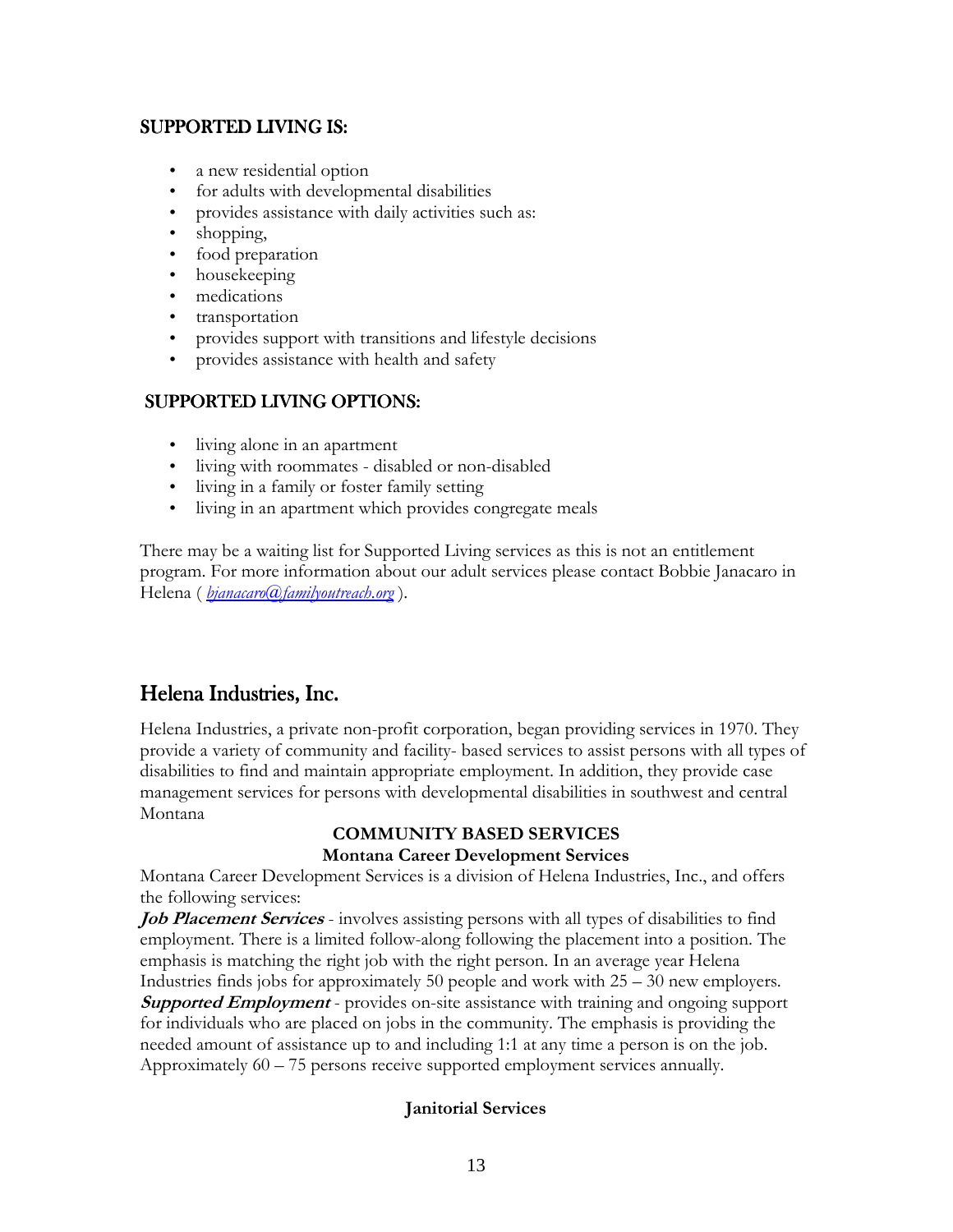Helena Industries operates a **Custodial Service** for large office buildings and businesses, which provides an excellent employment opportunity at a competitive wage. Approximately 25 part and full time persons are employed in this service.

# **FACILITY BASED SERVICES Work Services**

**Work Services** provide an environment where someone can adjust to the routine and challenges of employment while building work-related and interpersonal skills. Through the use of the Personal Support Planning process each person directs the development and implementation of their vocational plan. This service provides training and related supports to help a person reach their vocational potential. Approximately 85 persons receive these services each day.

The goals of the Work Services program are achieved in one of the following three production areas:

The **Wood Products Division** produces a number of products including pallets, survey stakes and lath that are sold to local businesses, and a variety of state and federal agency customers, shipping boxes for various government agencies, as well as a line of storage sheds that are sold to the general public.

The **Mail Center** assembles, collates and mails promotional and informational materials for a variety of state agencies, associations and businesses.

**Benchmark Manufacturing** is a textile manufacturing plant that produces products such as backpacks and briefcases. Many of these products are purchased by the federal government for use by the US Forest Service or branches of the US military.

**Work**  $f^{\prime}$  is a program for persons with more significant physical, mobility or behavioral needs. The emphasis in this program is on a small staff ratio, generally 2:1 and a focus on work and the skills needed to work effectively and successfully.

### **Case Management Services**

Helena Industries Case Management provides comprehensive case management services to approximately 650 persons with developmental disabilities in southwest and central Montana. These services are provided through our offices in Great Falls, Butte, Anaconda and Bozeman.

The Developmental Disabilities Program and the Vocational Rehabilitation Program of the Department of Public Health and Human Services are the primary referring agencies for the services Helena Industries provides.

**Contact the Director of Programs at 442-8632 for more information or a tour of Helena Industries services and facilities. Our facilities are located at 1325 Helena Avenue.**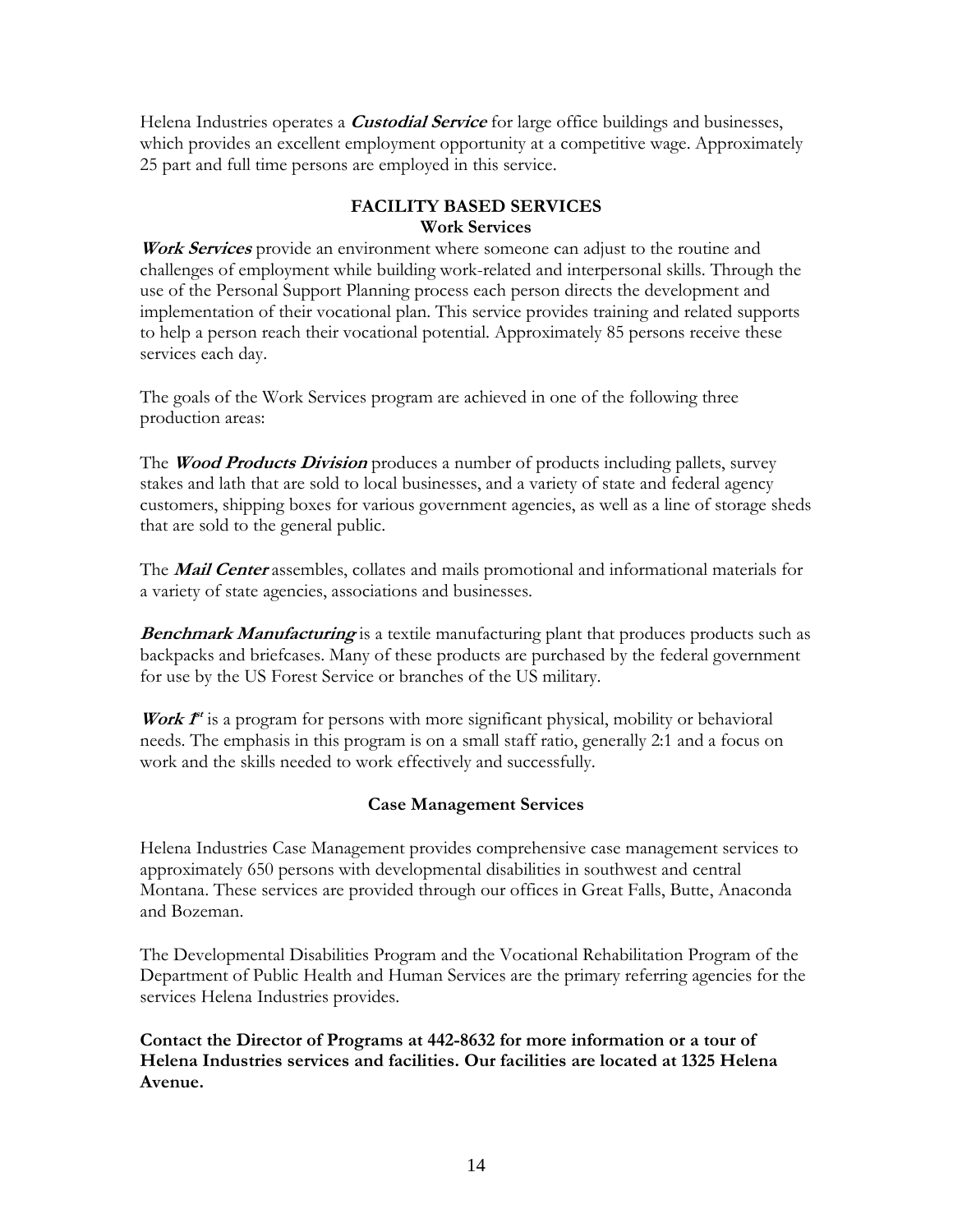## Montana Independent Living Project

This program is often referred to as MILP. MILP receives funding primarily from the U.S. Department of Education and some State of Montana monies from the Department of Public Health and Human Services. Services obtained through the Montana Independent Living Project may be short term or long term based on the need of the individual. The focus of this Center of Independent Living (CIL) is to assist persons with disabilities to be able to live independently in the community of their choice. The philosophy of independent living is based on informed decision making and choice. MILP employees can provide a wide variety of services to people with disabilities, including clients of Vocational Rehabilitation. Services available through MILP include the following: assessment of and training in independent living skills, self advocacy training, self directed job search, ADA consultation and support for accessibility and employment issues, information and referral on housing, recreation and recreational opportunities, arranging senior companion matches. MILP also has a self directed personal care program, with MILP acting as the fiscal agent, for individuals wishing to direct their own personal assistance services.

MILP provides services to people with disabilities in 14 southwest Montana counties. MILP can be contacted in Helena at 442-5755. The Helena MILP office is located at 34 North Last Chance Gulch, Suite 500. Out of town callers can reach MILP at 800-735-6457. MILP offices are also located in Butte, Bozeman and Dillon.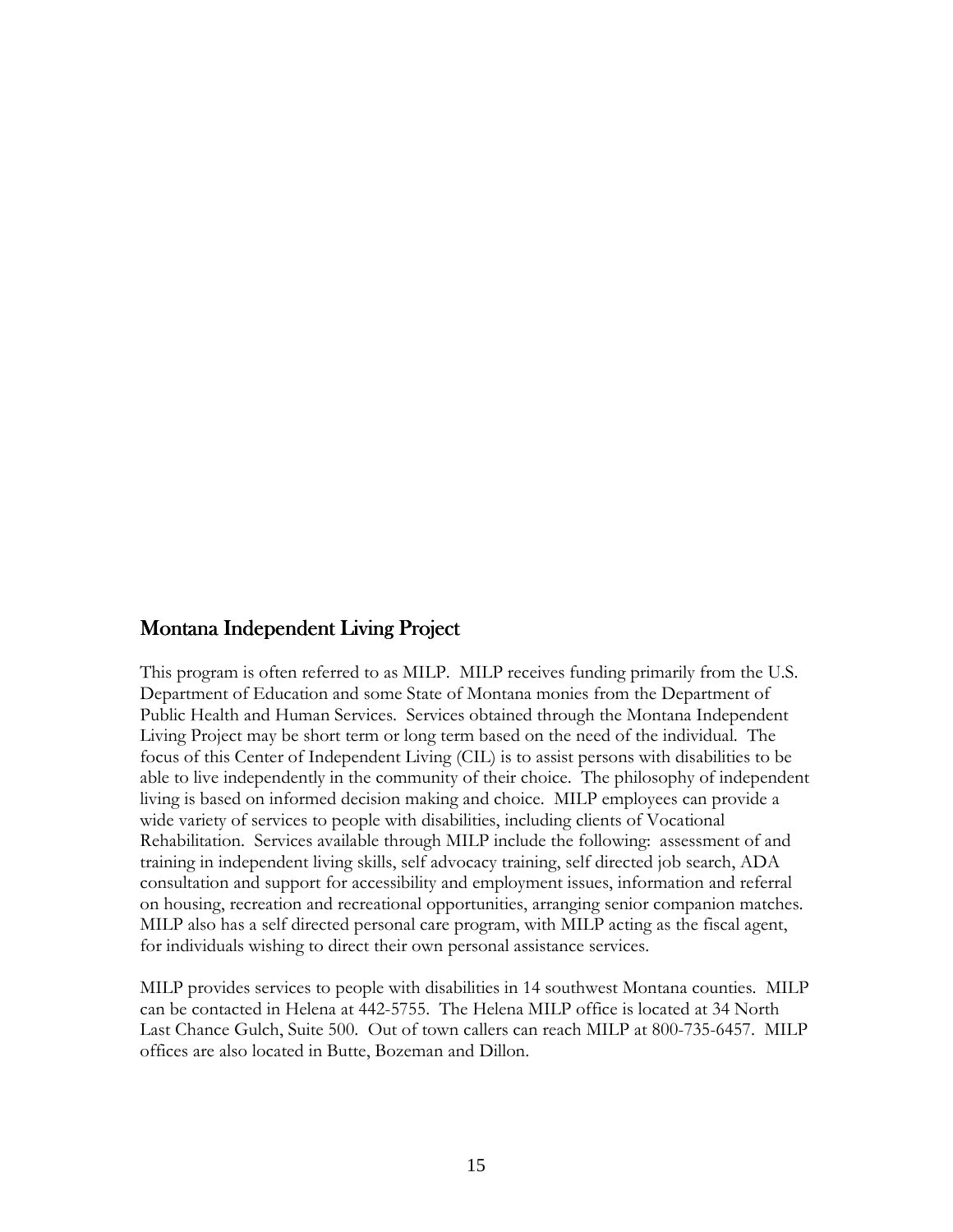# PEERS, Unlimited

PEERS, Unlimited is a private, non-profit, United Way Agency. The services of PEERS, Unlimited are unique to the Helena area. Services include:

### **Social Club**

Provides a weekly recreation/social opportunity for adults with developmental disabilities in Helena. Social Club operates each Thursday evening from September to June, 6:30 – 8:00, at First Lutheran Church (2231 Broadway). Activities include dances, bingo, crafts, holiday celebrations and monthly community outings. A calendar of events is available.

### **Adult Advocacy**

Involves matching mature, competent adult volunteers in one to one relationships with people who have developmental disabilities to share experiences, build relationships and help integrate their friend into the community. Advocates are strong, independent people who take time for a phone call, a cup of coffee, shopping trip or a movie. An advocate offers suggestions and reassurance when the going gets tough. In a word, an advocate is a "friend." PEERS currently has over 50 individuals waiting for an advocate.

### **Crisis Advocacy**

Provides trained volunteers to assist persons with developmental disabilities during crisis/emergency situations. Volunteers are available 24 hours per day.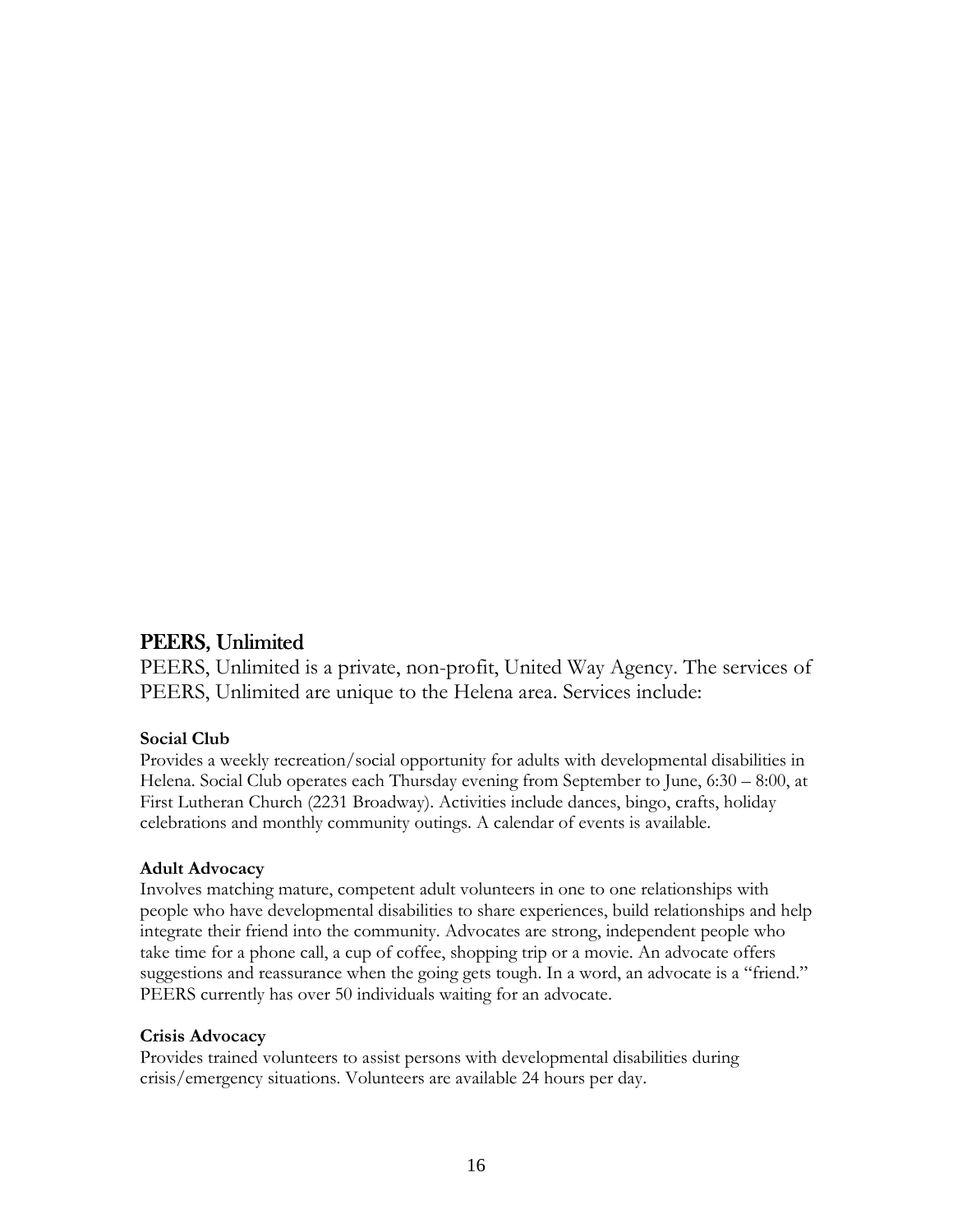### **Junior Advocacy/PEERS PALS**

Exists to increase disability awareness within school settings. PEERS PALS provides opportunities for children with and without disabilties to learn more about each other and to develop friendships that might not otherwise occur on their own. This program helps students who are non-disabled to become more aware of differences between people and to be more understanding and accepting of those with disabilities.

There are currently over 150 PEERS PALS involved in area elementary, middle and high schools.

PEERS always welcomes and encourages volunteers in any or all of our programs. No time commitment is required, only the desire to interact with persons with disabilities who will enrich your lives considerably!

If you would like more information, please contact Diane Ziemann at 439-5487.



## **Parents, Let's Unite for Kids**

516 N 32nd St, Billings MT 59101-6003 800-222-7585 \* 406/255-0540 406/255-0523 (-fax-) \* E-mail: info@pluk.org *Serving Montana children and families since 1984* 

### **Who Are We?**

PLUK is a private, nonprofit organization formed in 1984 by parents of children with special needs in the state of Montana for the purpose of information, support, training and assistance to aid their children at home, school and as adults.

PLUK is an organization of parents and other caring individuals who serve families and individuals with disabilities of any age and at no cost.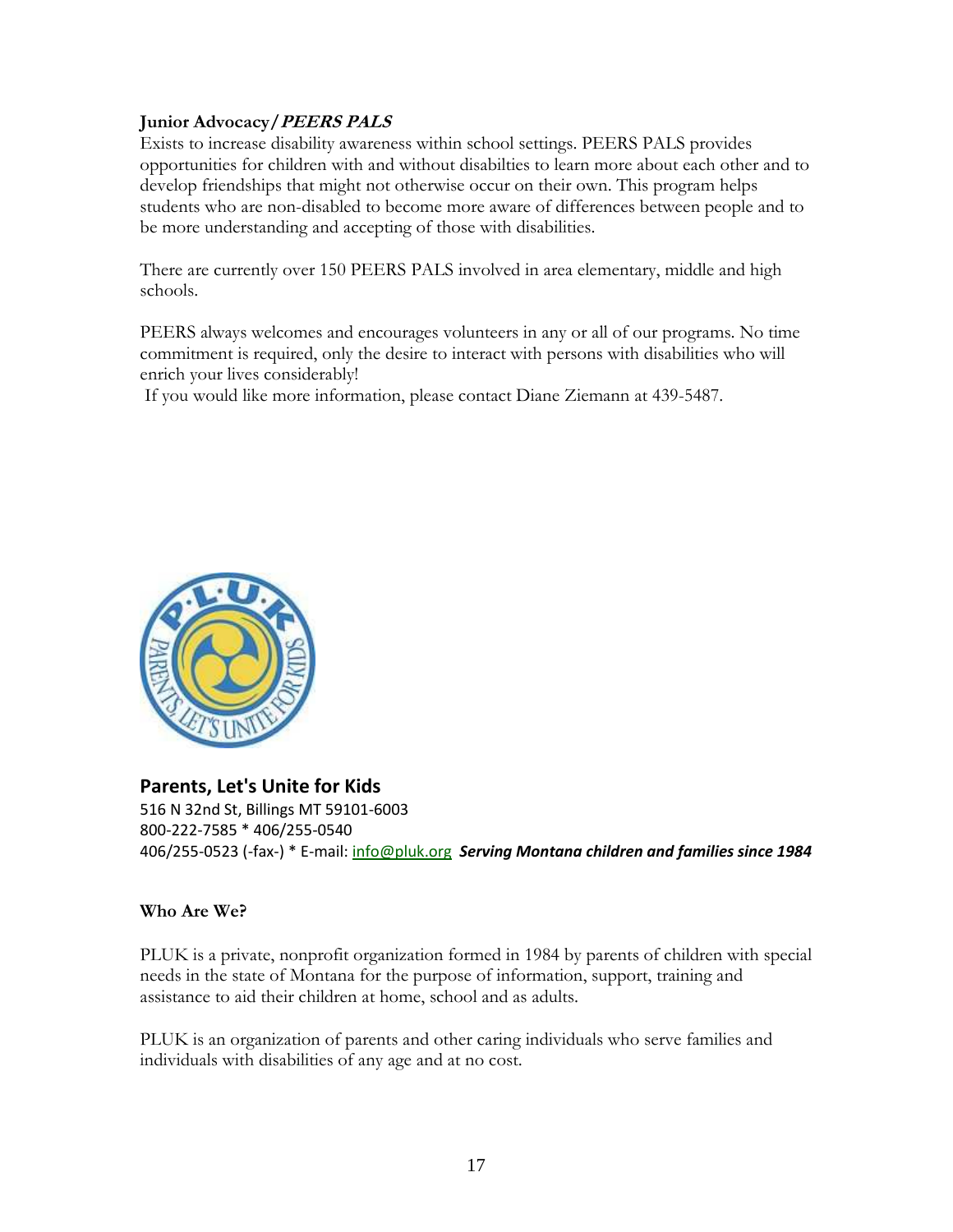PLUK was founded by parents who felt strongly that parents of children with disabilities need to band together to give each other information and support. It seemed foolish for each new parent to try to learn all over again what other parents already know and would willingly share. It also seemed important for parents to lend each other support because of the healing that takes place when people who share a common problem can work together to find solutions.

We are people with disabilities, parents, professionals, relatives, and friends who want to ensure that persons with disabilities participate in the community and have access to high quality educational, medical and rehabilitation services.

We are members of a statewide group that supports families in their desire to help people with disabilities lead productive lives.

### **What We Do**

We become as well informed as possible about best practices in the fields of education, medicine, the law, human services, rehabilitation and technology so that we can insure that our family members and friends with disabilities have access to high quality services.

We willingly share information and emotional support with each other so that together we are stronger in our efforts to meet the challenges of disabilities and illnesses.

### **Values We Share**

- Full integration and participation of children and adults with disabilities at school, work, and in the community.
- Support for families so that they can nurture their children in the home.
- Empowerment of families and individuals with disabilities to make decisions about their lives.
- Individualization of services to meet the unique needs of individuals with disabilities.
- Access for persons with disabilities to education and technology needed to participate fully in community life.
- Age appropriate activities for children and adults with disabilities.
- High expectations for individuals who are challenged by disability or illness.
- Collaborative efforts among parents, professionals and people with disabilities.
- Use of language about people with disabilities which is respectful and recognizes their dignity and rights as full citizens.

### **Where are we?**

The PLUK office, library and computer lab are located on 32nd street in downtown Billings.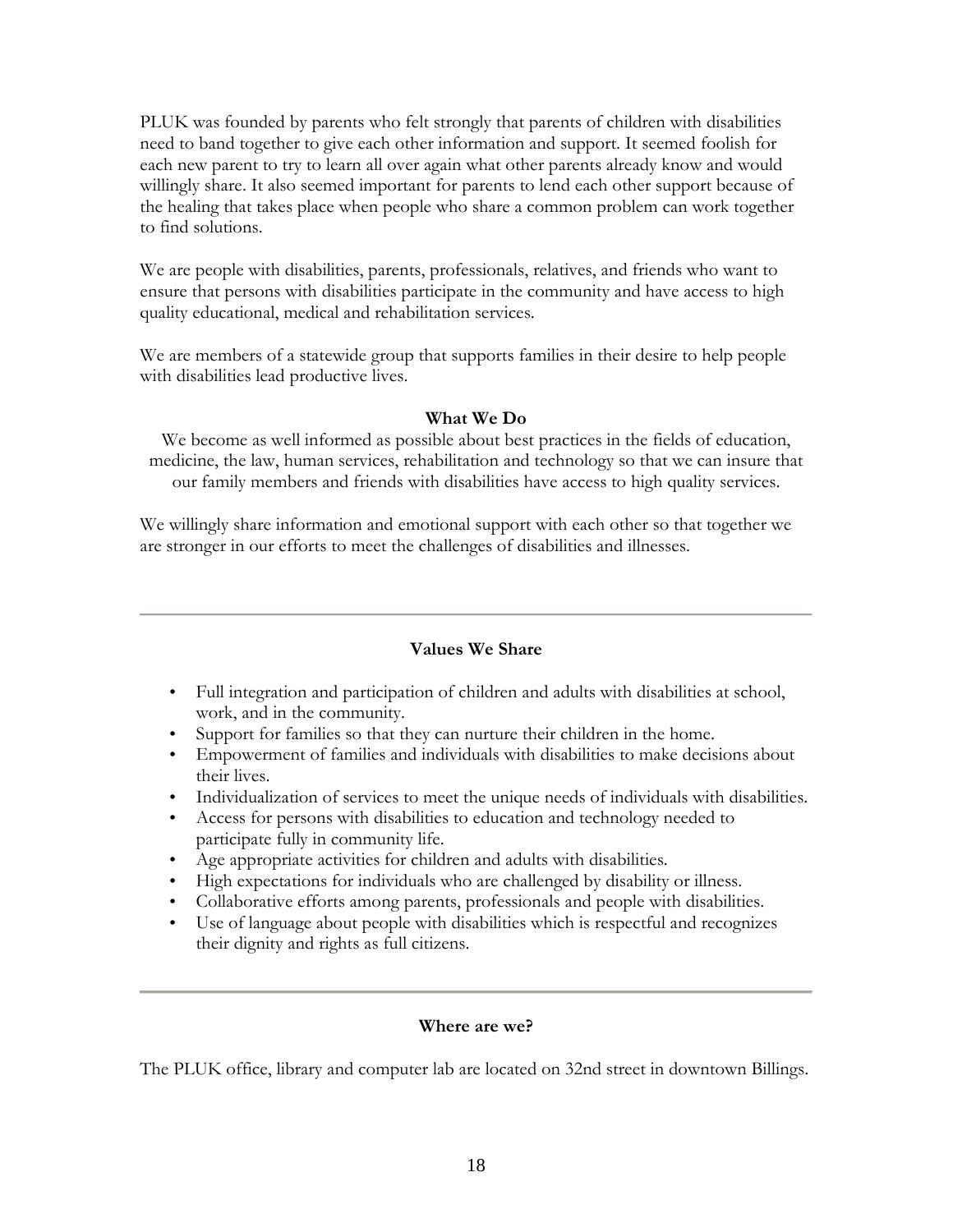We also have a local PLUK family support consultant: Diana Tavary

### **Contact Us!**

We may be contacted by phone, TDD, fax, e-mail and in person. We also have a network of family support consultants in most of the major cities in the state serving all remote areas.

Our Helena Area a local PLUK family support consultant is

 **Diana Tavary**  diana.tavary@pluk.org

> **516 N 32nd St Billings MT 59101 406/255-0540 406/255-0523 (fax) 800-222-7585 (toll free) plukinfo@pluk.org**

## **Spring Meadow Resources**

Spring Meadow Resources, Inc., formerly known as Tri-County D.D. Inc., began providing services to adults with developmental disabilities in the Helena area in 1975.

Growing from a two person company in 1975 to its' current status of approximately 100 employees and about the same number of adults in its' services, Spring Meadow Resources is one of the largest non-profit 501(3)(c) companies in the state of Montana. Spring Meadow Resources owns and operates all but one of its' residential facilities. That one is owned by another non-profit company who came to Spring Meadow Resources asking us to operate a home under our licensing and contracts.

Spring Meadow Resources provides residential services through several different residential facilities. Most are named after the street on which they are located. These include Brass Apartments offering seven accessible apartments to higher functioning individuals who live on their own with minor assistance in supported living services, Hudson—a home for senior adults with medical issues, Lake—a home for six adults with more intensive needs, Motor a home for eight ambulatory adults, Oregon—an eight resident home and an attached rental, Tamarack—serving eight seniors, and Waukesha which houses a home serving adults and four apartments for adults, all of whom work in the community.

Spring Meadow Resources offers supported living services to those adults who live in their own homes in the community, but need assistance to remain in their homes. This assistance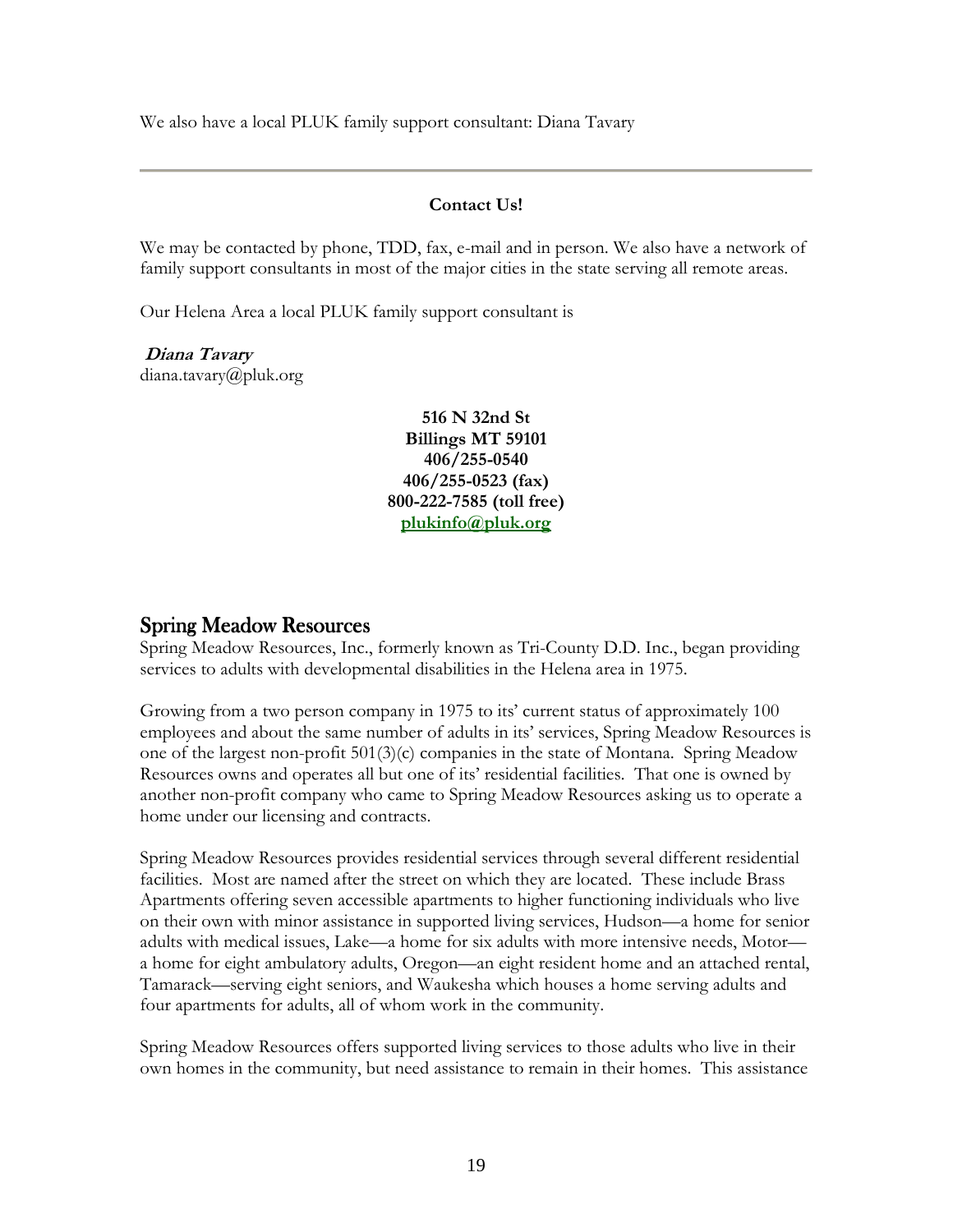may be in the form of transportation to SMR events, assistance with housework, cooking, banking, medication administration, and other day-to-day living skills.

The Spring Meadow Resources' Day Program, informally known as CAP (Creative Activities Program), has at least thirty-five adults in the program. Those attending usually are retired, unable to work, or do not wish to work. SMR changed it from a senior program to an open to all ages program as well. 18 years and up. Activities in the community and at the Day Program provide purpose and interest to those who participate in this weekday program. They are open from 8am-3pm for adults needing services. They have many activities such as sewing club, history class, health lessons, music, arts and crafts, gardening and fishing on our own private handicap accessible fishing pond located behind the main office.

Recreation is a big part of Spring Meadow Resources. Situated on approximately 30+ acres, the main office and day program operate here. The rear of the property is a large meadow bounded by a creek to the west. An acre-sized pond offers boating, fishing, and other water focused activities. The Pond area has campsites for tents and wheeled units, picnic tables, a folf course, potable water and power, and an accessible portapotty during the warmer months. Not only do those we serve use the Pond, but other service providers use the facilities for their own clients. Spring Meadow Resources leads recreation efforts in out-of-town and out-of-state vacations as well. Clients and direct care staff have traveled to Hawaii, the Oregon coast, Yellowstone, and other recreation destinations in the past year.

Spring Meadow Resources group homes are licensed annually through inspections and recommendations for improvement through various local, county, and state regulations. We contract annually for services with DPHHS through the Developmental Disability Division.

#### University of Montana Helena College of Technology (UM-Helena)

The University of Montana Helena College of Technology (UM-Helena) is a comprehensive two-year college in Montana offering a variety of certificates and degrees. In addition to technical degrees, the college offers Associate of Arts and Associate of Science transfer degrees.

Prospective students need to have finished high school or have obtained their GED to apply to the college. There is helpful admissions and financial aid information located on the college's web site, www.umhelena.edu. Students with disabilities should contact the Director of Disability Services if they are interested in receiving any accommodations while they are at the college. Documentation will support the student's request for accommodations, and the student may find that accommodations at the college level differ a bit from what they received in high school. The college strives to provide access to both the physical facilities as well as the academic programs offered by the school.

Students need to take a COMPASS test for math and English placement at UM-Helena or present ACT/SAT scores or the MUSWA (Montana University System Writing Assessment) for placement. Transfer credits for math and English may also be accepted so that placement scores are not necessary.

For information about disability services, students may call: Director of Disability Services Cindy Yarberry 444-6897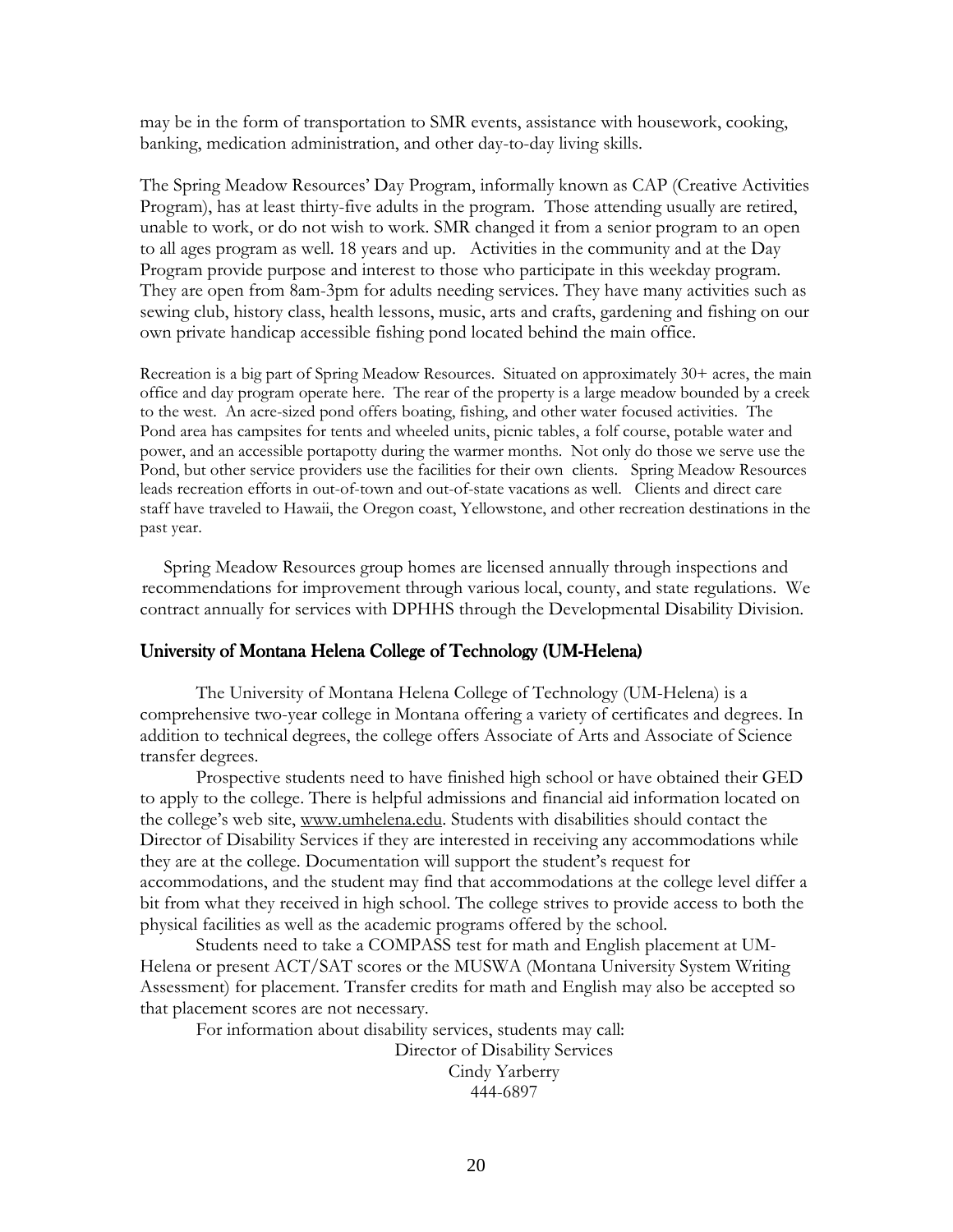or visit her web page at http://umhelena.edu/current/disability/default.aspx for more information. The sooner the student begins the process of seeking accommodations before school begins, the easier the transition into college.

# West Mont Habilitation Services, Inc.

West Mont currently operates 10-residential facilities and provides vocational assistance and employment services to over 100 individuals with disabilities on a daily basis. Services include:

### **Independent/Supported Residential Services**

West Mont provides assistance and training with personal care, medication management, meal planning and cooking, shopping, and social /community activities in safe and secure group homes and apartments. West Mont staff is on site 24-hours day 7-days a week.

### **Employment Services**

**Supported Employment-** West Mont's philosophy is that anyone can work. Clients are given the opportunity to develop basic vocational and life skills. West Mont works with local employers to match client job skills and abilities with the right job. To ensure successful placement, West Mont teaches new skills, provides on the job assistance and training, customized employment and on-going support.

**Vocational and Sheltered** work opportunities include a commercial ice business, labeling of Farm in the Dell Salsa, shredding of documents, preparation of mailings, floral design, janitorial and clerical work. Services are based on an individual's interest, abilities, and available openings. Clients are given the opportunity to develop basic vocational and life